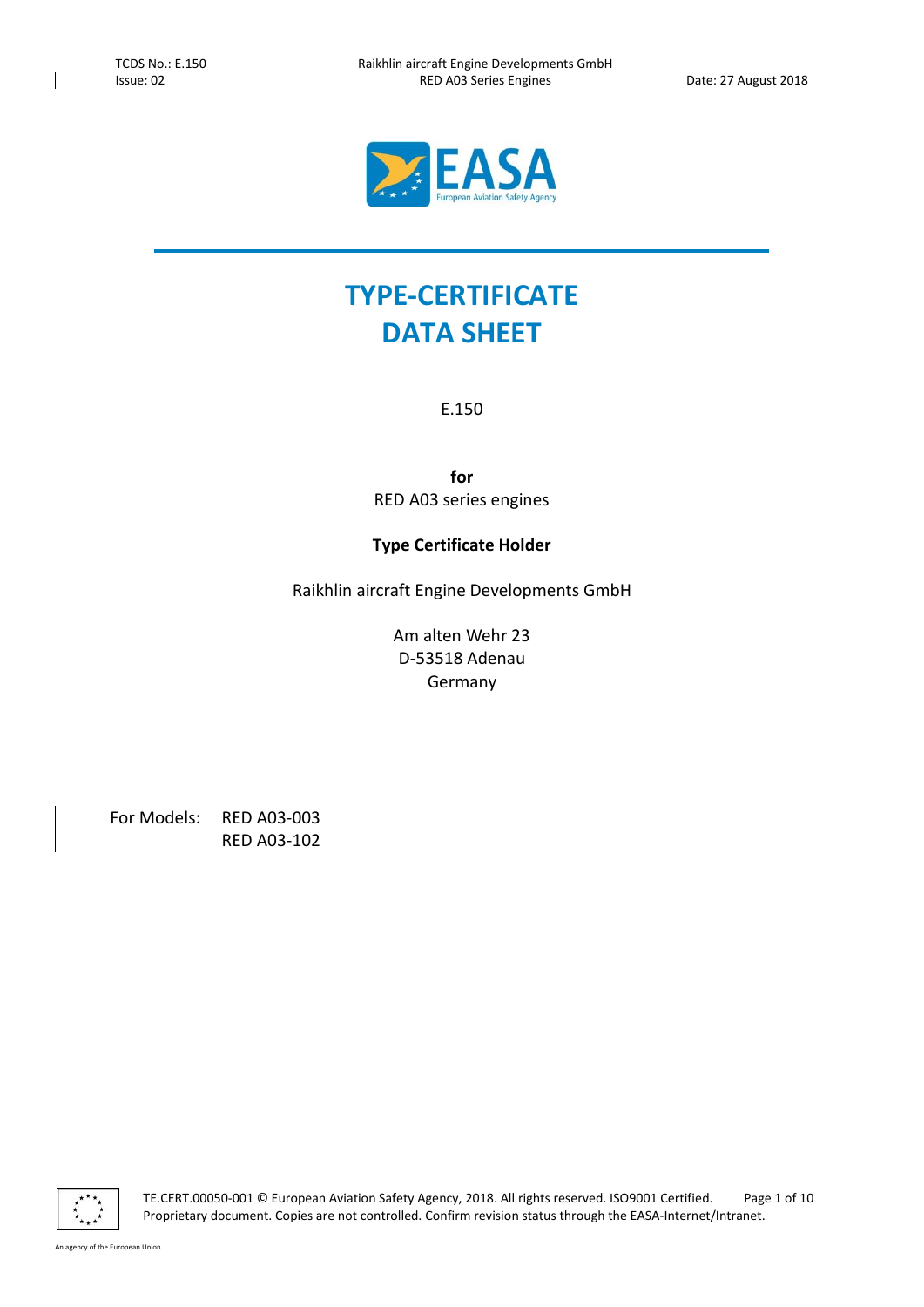Intentionally left blank



TE.CERT.00050-001 © European Aviation Safety Agency, 2018. All rights reserved. ISO9001 Certified. Page 2 of 10 Proprietary document. Copies are not controlled. Confirm revision status through the EASA-Internet/Intranet.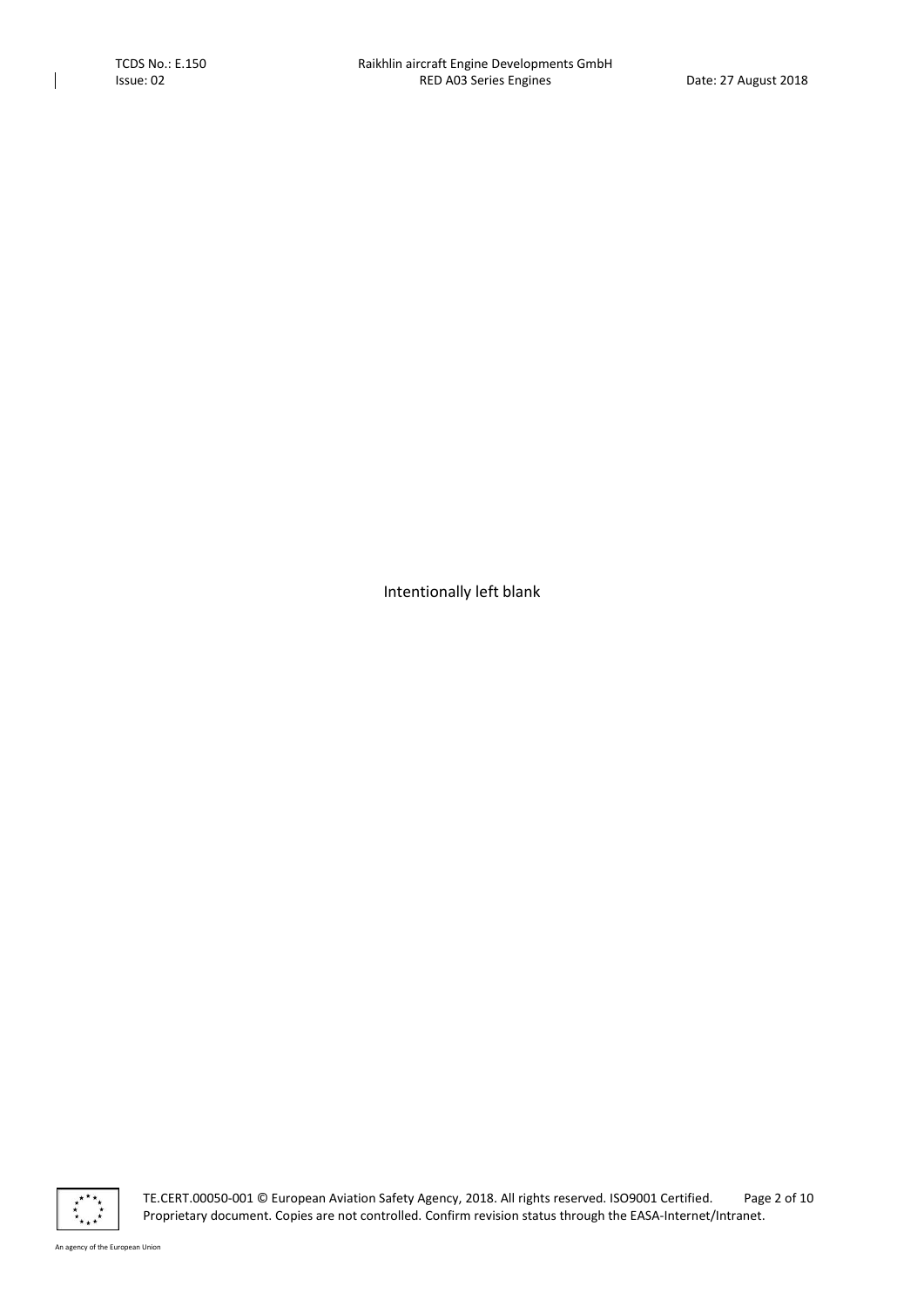## **TABLE OFCONTENTS**

| 1.                                                                                |  |
|-----------------------------------------------------------------------------------|--|
| 2.                                                                                |  |
| 3.                                                                                |  |
| 4.                                                                                |  |
| 5.                                                                                |  |
|                                                                                   |  |
| 1.                                                                                |  |
| Reference Date for determining the applicable airworthiness requirements  4<br>2. |  |
| 3.                                                                                |  |
|                                                                                   |  |
|                                                                                   |  |
|                                                                                   |  |
|                                                                                   |  |
|                                                                                   |  |
|                                                                                   |  |
| 1.                                                                                |  |
| 2.                                                                                |  |
| 3.                                                                                |  |
| 4.                                                                                |  |
| 5.                                                                                |  |
| 6.                                                                                |  |
| 7.                                                                                |  |
| 8.                                                                                |  |
| 9.                                                                                |  |
| 10.                                                                               |  |
|                                                                                   |  |
| 1.                                                                                |  |
| 2.                                                                                |  |
| З.                                                                                |  |
|                                                                                   |  |
|                                                                                   |  |
| 4.                                                                                |  |
|                                                                                   |  |
|                                                                                   |  |
|                                                                                   |  |
|                                                                                   |  |
|                                                                                   |  |
|                                                                                   |  |
|                                                                                   |  |

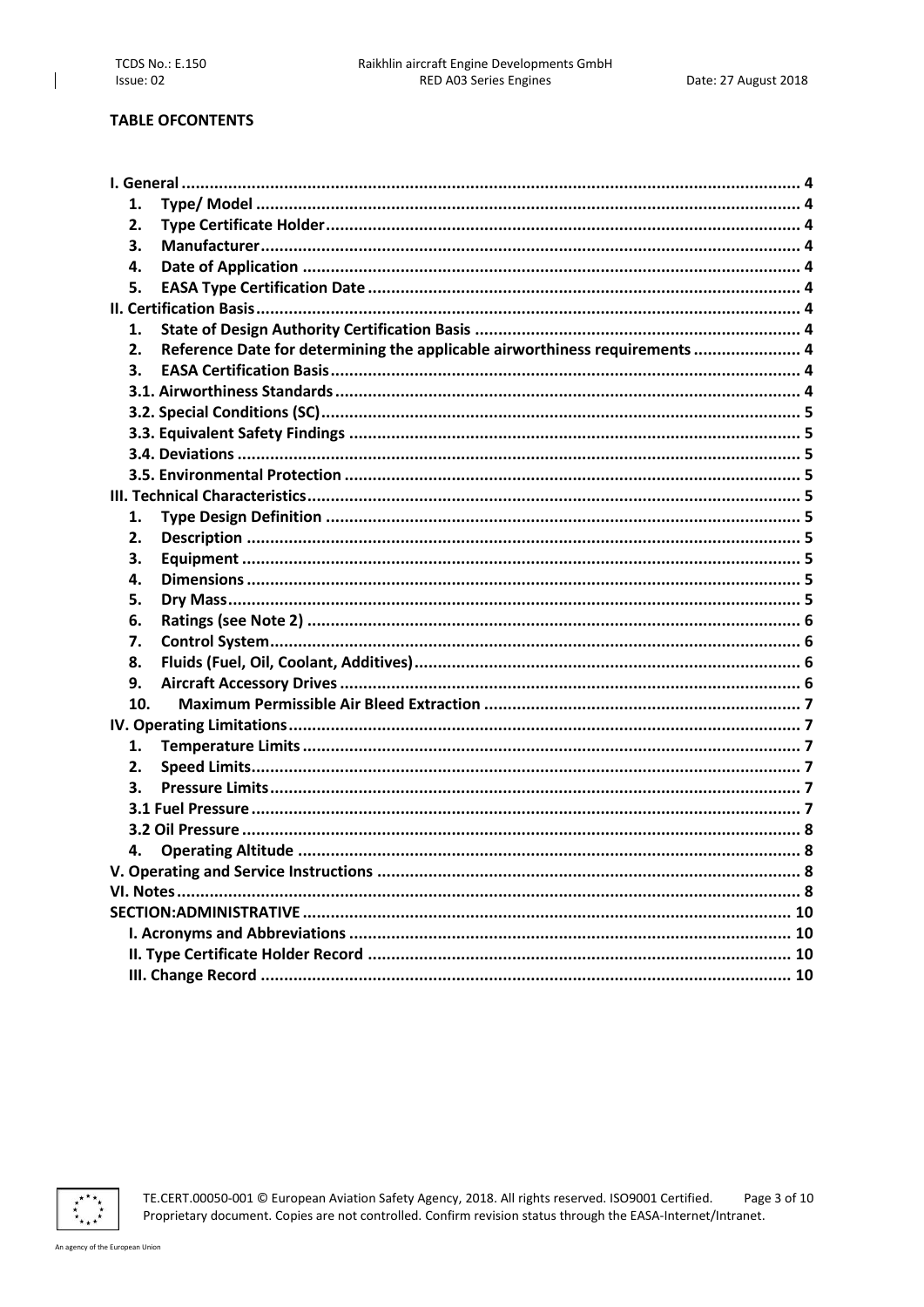#### <span id="page-3-0"></span>**I. General**

#### <span id="page-3-1"></span>**1. Type/ Model**

Type RED A03 Model RED A03-003, RED A03-102

#### <span id="page-3-2"></span>**2. Type Certificate Holder**

Raikhlin aircraft Engine DevelopmentsGmbH AmaltenWehr 23 D-53518 Adenau Germany DOA EASA.21J.433

#### <span id="page-3-3"></span>**3. Manufacturer**

Raikhlin Aircraft Engine Developments GmbH

POA DE.21G.0247 (applied)

#### <span id="page-3-4"></span>**4. Date of Application**

| RED A03-003    | <b>RED A03-102</b> |  |  |
|----------------|--------------------|--|--|
| 31 August 2009 | 08 December 2015   |  |  |

#### <span id="page-3-5"></span>**5. EASA Type Certification Date**

| RED A03-003      | <b>RED A03-102</b> |  |  |
|------------------|--------------------|--|--|
| 19 December 2014 | 27 August 2018     |  |  |

#### <span id="page-3-6"></span>**II. Certification Basis**

- <span id="page-3-7"></span>**1. State of Design Authority Certification Basis** Not applicable
- <span id="page-3-8"></span>**2. Reference Date for determining the applicable airworthiness requirements** Refer to section 4 (Date of Application) of part I. General
- <span id="page-3-10"></span><span id="page-3-9"></span>**3. EASA Certification Basis**

#### **3.1. Airworthiness Standards**

CS-E, Amendment 3, dated 23 December 2010



TE.CERT.00050-001 © European Aviation Safety Agency, 2018. All rights reserved. ISO9001 Certified. Page 4 of 10 Proprietary document. Copies are not controlled. Confirm revision status through the EASA-Internet/Intranet.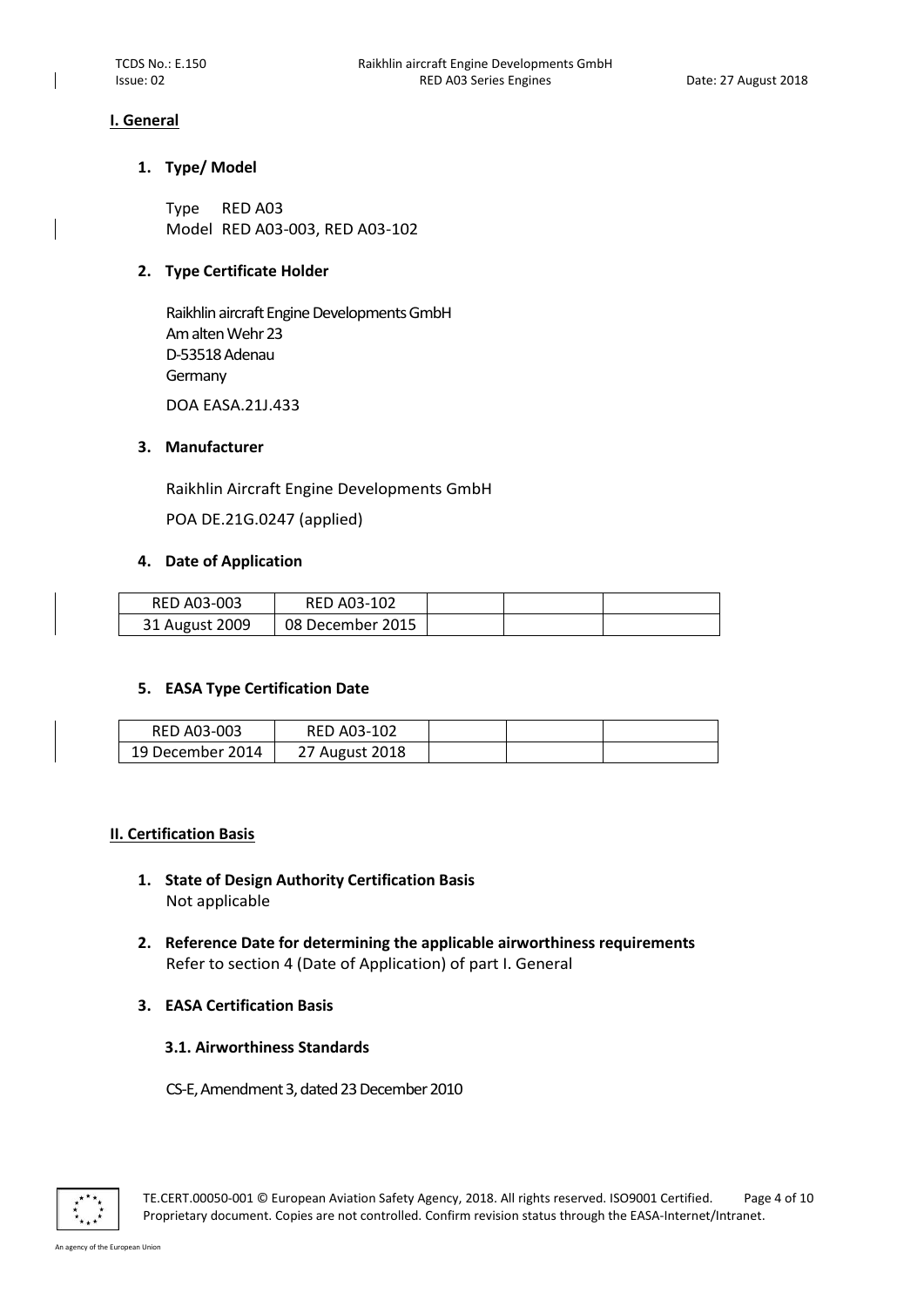#### <span id="page-4-0"></span>**3.2. Special Conditions (SC)**

Addition to CS-E 40(d): Engine Flame Out during Flight

<span id="page-4-1"></span>**3.3. Equivalent Safety Findings** CS-E 130(h) Fire Proof Engine Attachment Points

<span id="page-4-2"></span>**3.4. Deviations** None

<span id="page-4-3"></span>**3.5. Environmental Protection** None (not required for piston engines)

#### <span id="page-4-4"></span>**III. Technical Characteristics**

#### <span id="page-4-5"></span>**1. Type Design Definition**

- RED A03-003: "A03-003-00-003-01 ENGINE CONFIGURATION CH3d" or later approved revisions
- RED A03-102: "A03-010-00-002-01 ENGINE CONFIGURATION RED-A03-102" or later approved revisions

#### <span id="page-4-6"></span>**2. Description**

The RED A03 engine is a V12-cylinder, four stroke Diesel piston engine with an displacement of  $6134 \text{ cm}^3$ , equipped with common rail high pressure direct injection, turbocharger, gearbox with reduction ratio of 1:1.88 and a single lever controlled FADEC (Full Authority Digital Engine Control) / EECS (Electronic Engine Control System)

#### <span id="page-4-7"></span>**3. Equipment**

See Engine Installation Manual

#### <span id="page-4-8"></span>**4. Dimensions**

| Model          | RED A03-003 | RED A03-102 |  |
|----------------|-------------|-------------|--|
| Overall Length | 1114 mm     | 1114 mm     |  |
| Overall Height | 750 mm      | 712 mm      |  |
| Width          | 850 mm      | 850 mm      |  |

#### <span id="page-4-9"></span>**5. Dry Mass**

| Model | RED A03-003 | <b>RED A03-102</b> |  |
|-------|-------------|--------------------|--|
| Mass  | 363 kg      | 357 kg<br>، د د    |  |

Note: The engine dry mass is based on the basic engine specification which includes: engine loom with brackets, electrical engine starter, oil-coolant heat exchanger, integrated oil tank, exhaust systems with turbochargers and wastegates, oil pumps and water pumps.

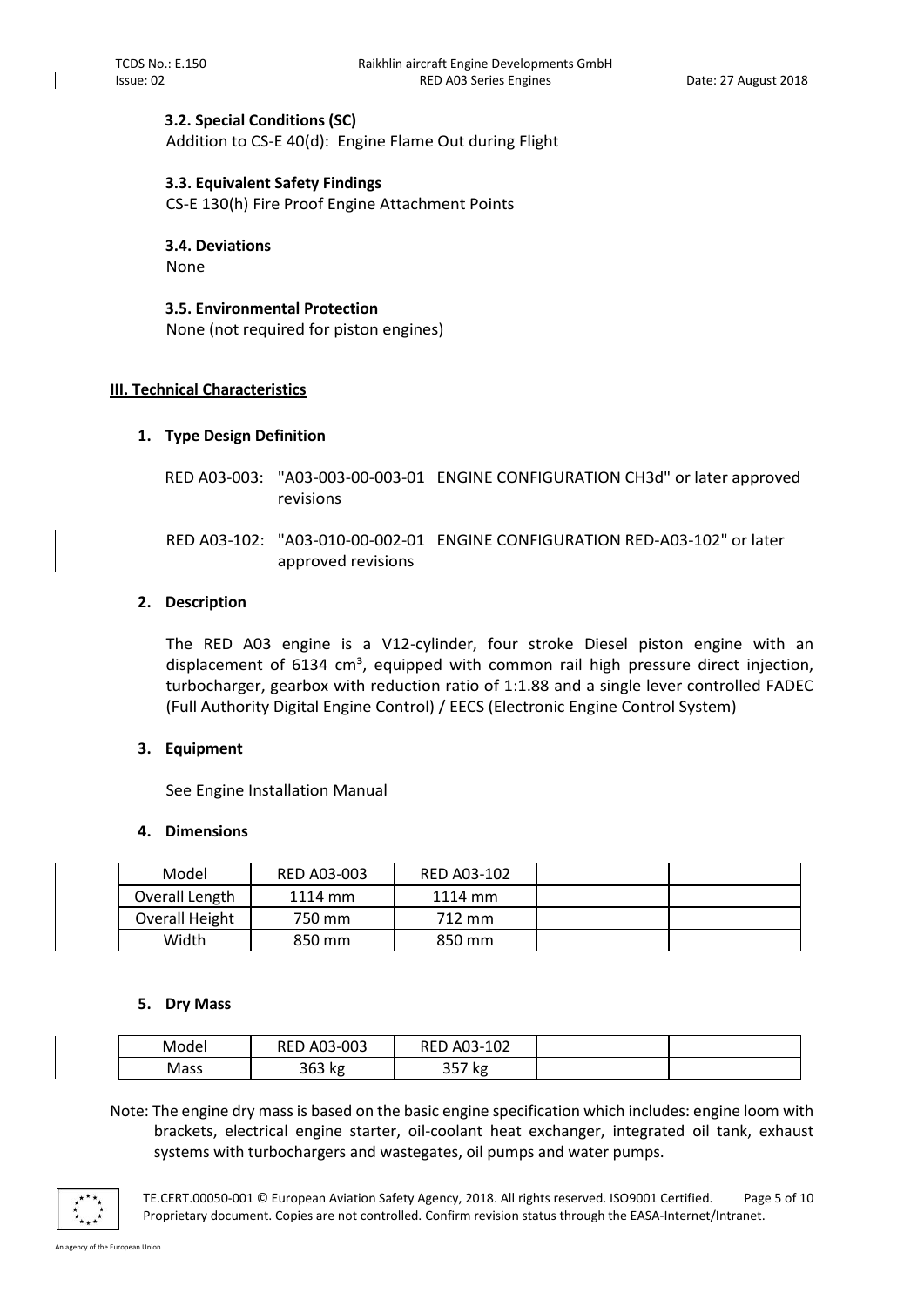It does not include: propeller, governor, water coolers, coolant piping, charge coolers, oil catch tanks, exhaust gas tailpipes, Electronic Engine Control Unit (EECU) and Glow Plug Power Unit (GPPU), adapter loom, alternators, belt drives and engine fluids.

## <span id="page-5-0"></span>**6. Ratings** (see Note 2)

|       | Rating                               | RED A03-003,                                        |  |  |
|-------|--------------------------------------|-----------------------------------------------------|--|--|
|       |                                      | <b>RED A03-102</b>                                  |  |  |
|       |                                      | 368 kW (500 hp) at                                  |  |  |
|       | Take-off (5 min)                     | 4000 rpm                                            |  |  |
|       |                                      | $(2127$ prop rpm)                                   |  |  |
| Power | Max. Continuous                      | 338 kW (460 hp) at<br>3750 rpm<br>$(1995$ prop rpm) |  |  |
|       | Max. Best<br><b>Economy Cruising</b> | 294 kW (400 hp) at<br>3500 rpm<br>$(1862$ prop rpm) |  |  |

Note: The performance values specified above correspond to minimum values defined under the conditions of ICAO or ARDC standard atmosphere.

## <span id="page-5-1"></span>**7. Control System**

The engine is equipped with a FADEC/EECS that is controlled by the Electronic Engine Control Unit (EECU) processing unit. Software verified to level B according to RTCA Document DO-178B.

EECU P/N A03-111-06-001-01 or later approved standard Hardware/Software: TEM\_RED\_ECU\_ECU-1.0.3 or later approved standard

#### <span id="page-5-2"></span>**8. Fluids (Fuel, Oil, Coolant, Additives)**

See Engine Operation Manual for approved fluids (see also Note 4).

#### <span id="page-5-3"></span>**9. Aircraft Accessory Drives**

|                          | Rotation  | Max. Speed | Max. Torque | Max. Power | Type of Drive |
|--------------------------|-----------|------------|-------------|------------|---------------|
| <b>Accessory Drive A</b> |           |            |             |            |               |
| (in TC configuration     | <b>CW</b> | 2736 rpm   | 1,7 Nm      | 0,5 kW     | AND 20010     |
| used by governor)        |           |            |             |            |               |
| <b>Accessory Drive B</b> | <b>CW</b> | 3706 rpm   | 9,1 Nm      | 3,5 kW     | AND 20000     |
| <b>Accessory Drive C</b> | <b>CW</b> | 4000 rpm   | 30,2 Nm     | 6,9 kW     | for V-Belt    |
| <b>Accessory Drive D</b> |           |            |             |            |               |
| (Not available on        | <b>CW</b> | 6182 rpm   | 19,5 Nm     | 6,9 kW     | for V-Belt    |
| RED A03-102)             |           |            |             |            |               |

#### CW = Clock-Wise

Speed is indicated for a reference engine speed of 4000 rpm.

Accessory drive direction of rotation is as viewed facing the drive.



TE.CERT.00050-001 © European Aviation Safety Agency, 2018. All rights reserved. ISO9001 Certified. Page 6 of 10 Proprietary document. Copies are not controlled. Confirm revision status through the EASA-Internet/Intranet.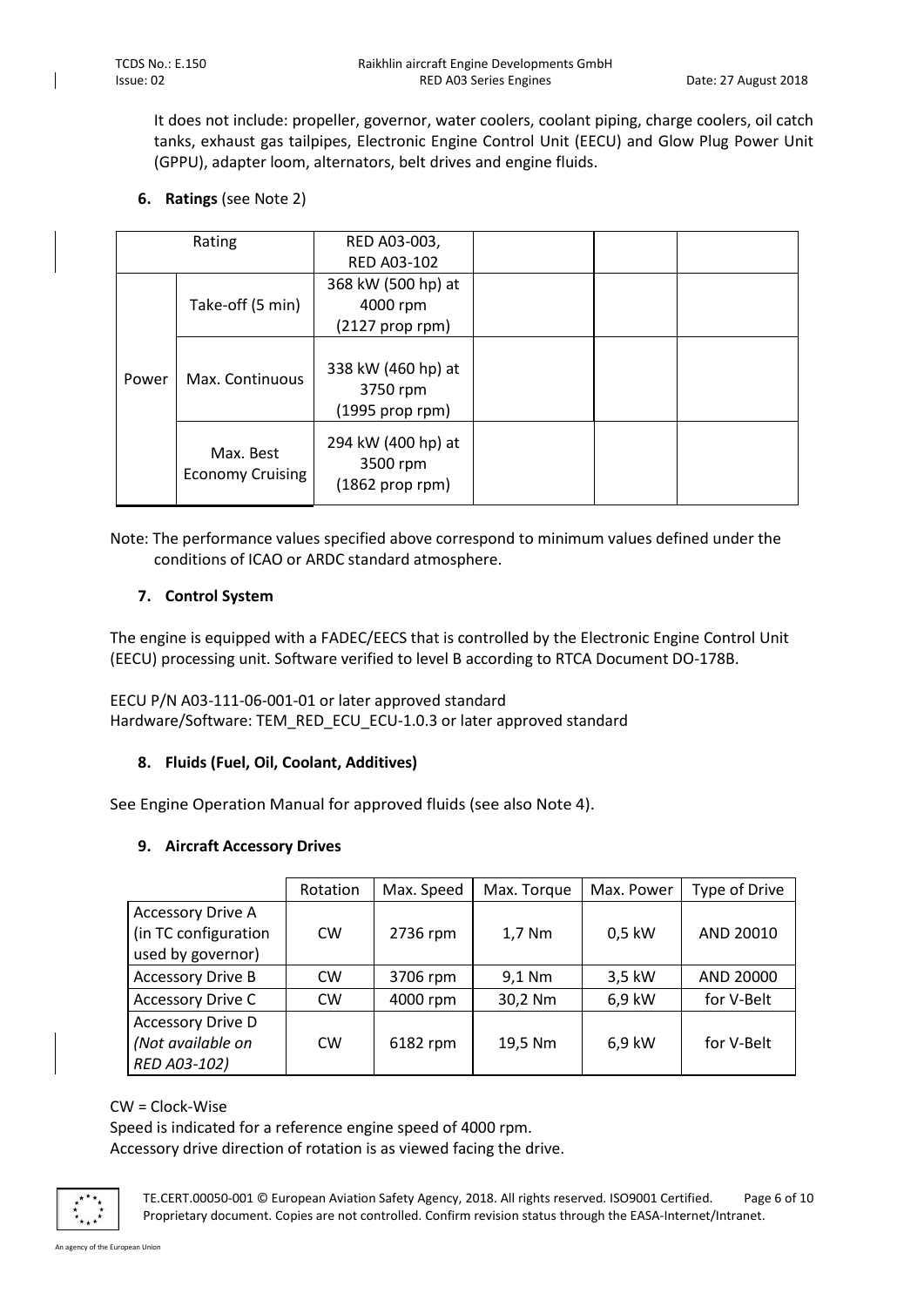## <span id="page-6-0"></span>**10. Maximum Permissible Air Bleed Extraction** Not applicable

## <span id="page-6-1"></span>**IV. Operating Limitations**

#### <span id="page-6-2"></span>**1. Temperature Limits**

|                                                                                 | Temperature in $°C$ / $°F$ | Comments          |
|---------------------------------------------------------------------------------|----------------------------|-------------------|
| Minimum engine structure and internal engine<br>fluids temperature for starting | $-20 °C / -4 °F$           |                   |
|                                                                                 |                            |                   |
| Minimum opening up Engine Oil Temperature                                       | 60 °C / 140 °F             |                   |
| Engine Oil Temperature (normal operation)                                       | 60 °C - 100 °C /           | measured at entry |
|                                                                                 | 140 °F - 212 °F            | into engine       |
| Maximum Engine Oil Temperature (10 min.):                                       | 108 °C / 226 °F            |                   |
|                                                                                 |                            |                   |
| Minimum opening up Cooling Fluid                                                | 60 °C / 140 °F             |                   |
| Temperature                                                                     |                            |                   |
| Cooling Fluid Temperature (normal operation)                                    | 60 °C - 91 °C /            |                   |
|                                                                                 | 140 °F - 195 °F            |                   |
| Maximum Cooling Fluid Temperature (10                                           | 105 °C / 221 °F            |                   |
| min.)                                                                           |                            | measured at exit  |
|                                                                                 |                            | from engine       |
| Minimum opening up Gearbox Oil                                                  | 50 °C / 122 °F             |                   |
| Temperature                                                                     |                            |                   |
| Gearbox Oil Temperature (normal operation)                                      | 50 °C - 95 °C /            |                   |
|                                                                                 | 122 °F - 203 °F            |                   |
| Maximum Gearbox Oil Temperature (10 min.)                                       | 100 °C / 212 °F            |                   |

#### <span id="page-6-3"></span>**2. Speed Limits**

| Maximum Engine Over-speed (Crankshaft Speed) | 4200 rpm (2234 prop rpm) |
|----------------------------------------------|--------------------------|
| Take-off speed                               | 4000 rpm (2127 prop rpm) |
| Max. continuous speed                        | 3750 rpm (1995 prop rpm) |

#### <span id="page-6-4"></span>**3. Pressure Limits**

#### **3.1 Fuel Pressure**

<span id="page-6-5"></span>

| Minimum Fuel Pressure (at inlet of HP engine pump)   5,0 bar absolute (72,5 psia) |  |
|-----------------------------------------------------------------------------------|--|
| Maximum Fuel Pressure (at inlet of HP engine   7,0 bar absolute (101,5 psia)      |  |
| pump)                                                                             |  |



TE.CERT.00050-001 © European Aviation Safety Agency, 2018. All rights reserved. ISO9001 Certified. Page 7 of 10 Proprietary document. Copies are not controlled. Confirm revision status through the EASA-Internet/Intranet.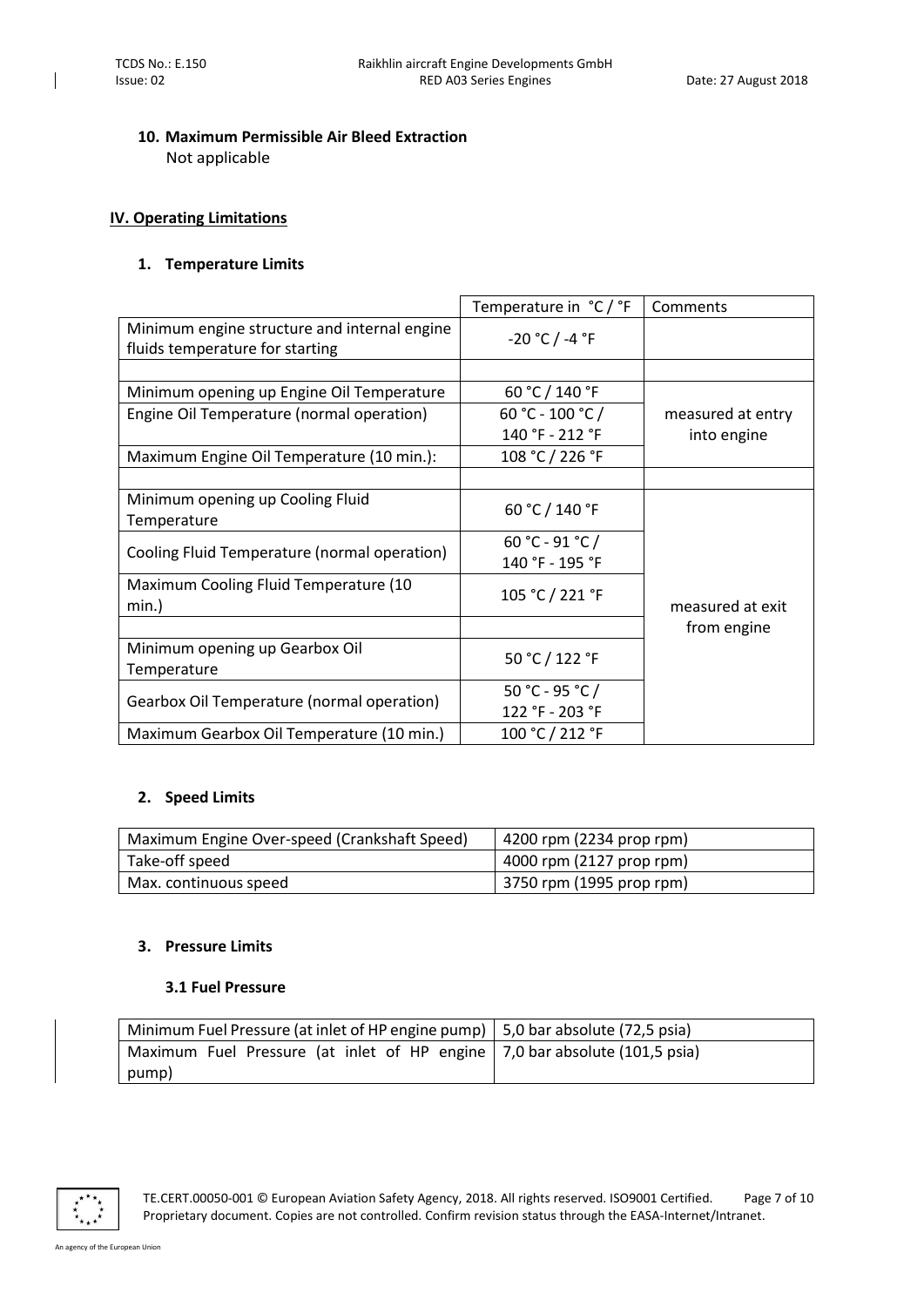#### **3.2 Oil Pressure**

<span id="page-7-0"></span>

| Minimum Oil Pressure at Idle Conditions                                   | 2,4 bar absolute (34,8 psia)  |
|---------------------------------------------------------------------------|-------------------------------|
| Minimum Oil Pressure at Maximum Continuous   4,3 bar absolute (62,4 psia) |                               |
| Power                                                                     |                               |
| Maximum Oil Pressure                                                      | 7,0 bar absolute (101,5 psia) |

## <span id="page-7-1"></span>**4. Operating Altitude**

| Maximum altitude | 7620 m (25.000 ft) |
|------------------|--------------------|

## <span id="page-7-2"></span>**V. Operating and Service Instructions**

| <b>Manuals</b>                    | <b>RED A03-003</b> | <b>RED A03-102</b> |  |
|-----------------------------------|--------------------|--------------------|--|
| <b>Engine Installation Manual</b> | A03-180-01-001-01  | A03-180-01-003-01  |  |
|                                   | or later approved  | or later approved  |  |
|                                   | revision           | revision           |  |
| <b>Engine Operation Manual</b>    | A03-180-02-001-01  | A03-180-02-003-01  |  |
|                                   | or later approved  | or later approved  |  |
|                                   | revision           | revision           |  |

| <b>Instructions for Continued</b><br><b>Airworthiness (ICA)</b> | <b>RED A03-003</b> | <b>RED A03-102</b> |  |
|-----------------------------------------------------------------|--------------------|--------------------|--|
| <b>Engine Maintenance</b>                                       | A03-180-03-001-01  | A03-180-03-003-01  |  |
| Manual                                                          | or later approved  | or later approved  |  |
|                                                                 | revision           | revision           |  |
| <b>Engine Overhaul Manual</b>                                   | not issued yet     | not issued yet     |  |
| Service Bulletins and                                           | as issued          |                    |  |
| Service Letters                                                 |                    |                    |  |

# <span id="page-7-3"></span>**VI. Notes**

- **1**. The EASA approved Airworthiness Limitations Section of the Instructions for Continued Airworthiness is published in "Engine Maintenance Manual", chapter 71.2 "Airworthiness Limitations".
- **2.** Suffixes in parentheses may be added to the engine model number to define minor engine changes related to installation specific configurations. These differences will be specified in Service Bulletins for the configuration specifications. The software of the electronic engine control for each application has specific software application data. See also respective Service Bulletins for the installation versions. Also refer to the Engine Installation Manual or appropriate installation.
- **3.** The RED A03-003 engine was initially certified under the designation "RED A03" and is approved for the installation in CS/Part 23 normal and utility category airplanes.



TE.CERT.00050-001 © European Aviation Safety Agency, 2018. All rights reserved. ISO9001 Certified. Page 8 of 10 Proprietary document. Copies are not controlled. Confirm revision status through the EASA-Internet/Intranet.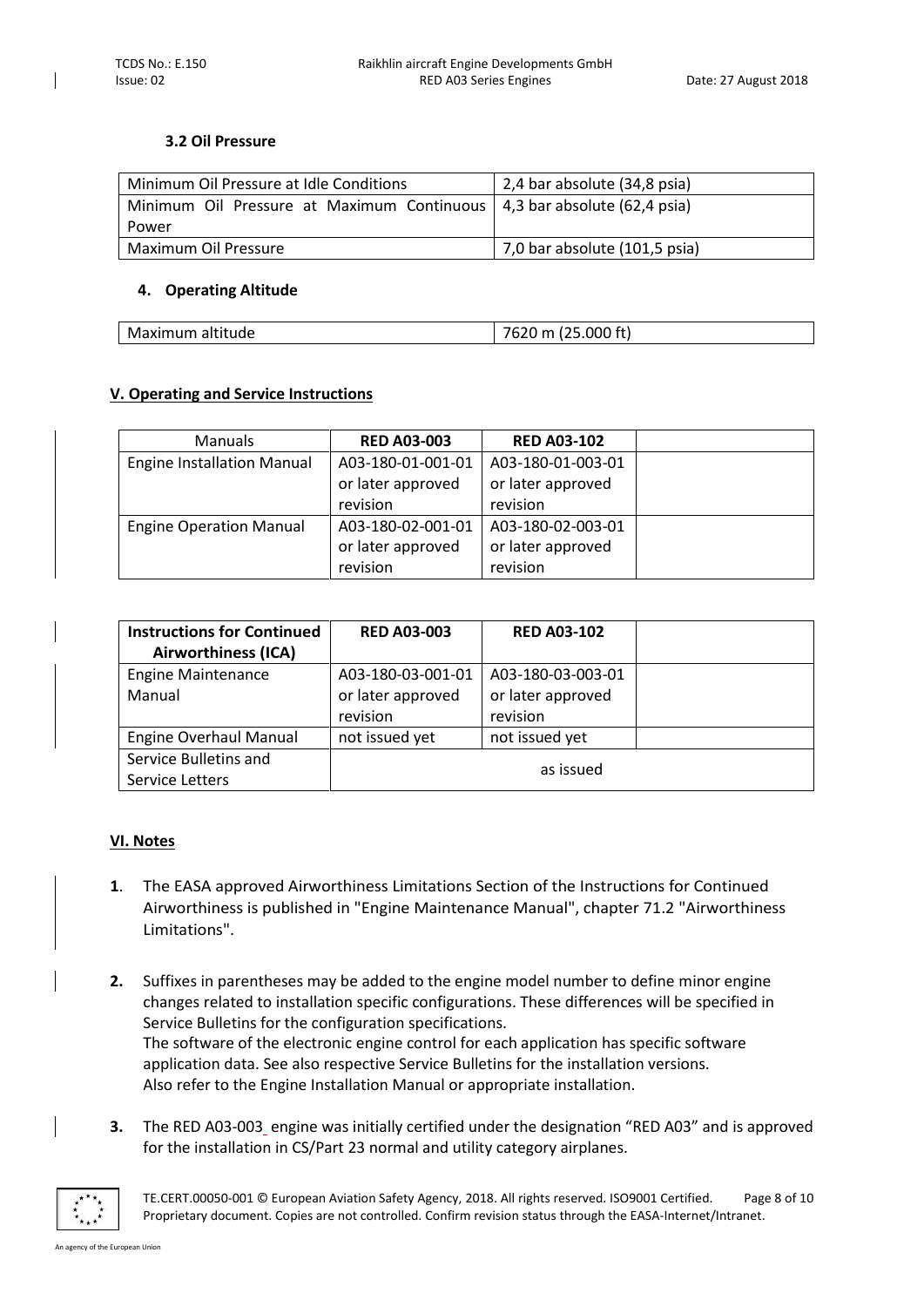The RED A03-102 engine is approved for the installation in CS/Part 23 normal, utility & aerobatic category airplanes.

- **4.** The RED A03 series engines are approved for operation with kerosene type fuels according to ASTM D1655, Def Stan 91-91 and GOST 10227 (see Engine Operation Manual). The engine has been tested for fuels up to a maximum ignition delay time of 8.06 ms / minimum derived cetane number of 27.9 (determined according EN 15195/ASTM D6890).
- **5.** The RED A03 series engines are approved for use with propellers and propeller governors as listed in the Engine Installation Manual. This approval does not include the approval of the propellers and their governors.
- **6.** The recommended Time Between Overhaul (TBO) is published in Engine Maintenance Manual.
- **7.** The FADEC/EECS has been tested according to DO-160G for lightning protection and magnetic interference. The demonstrated levels are declared in the Engine Installation Manual.
- **8.** The EECU of the FADEC/EECS shall be installed according to the general installation requirements as defined in the Engine Installation Manual.
- **9.** Dispatch Limitations: Currently no Time Limited Dispatch has been approved. All engine systems and equipment must be functional prior to aircraft take-off. Any detected engine system or equipment failure must be corrected before next flight. For special instructions see the Engine Operation Manual.
- **10.** Containment has been demonstrated for maximum turbocharger speed of 140000 rpm.
- **11.** The RED A03-102 engine may be used under sustained negative g or inverted flight conditions for continuous periods not exceeding 20 seconds.